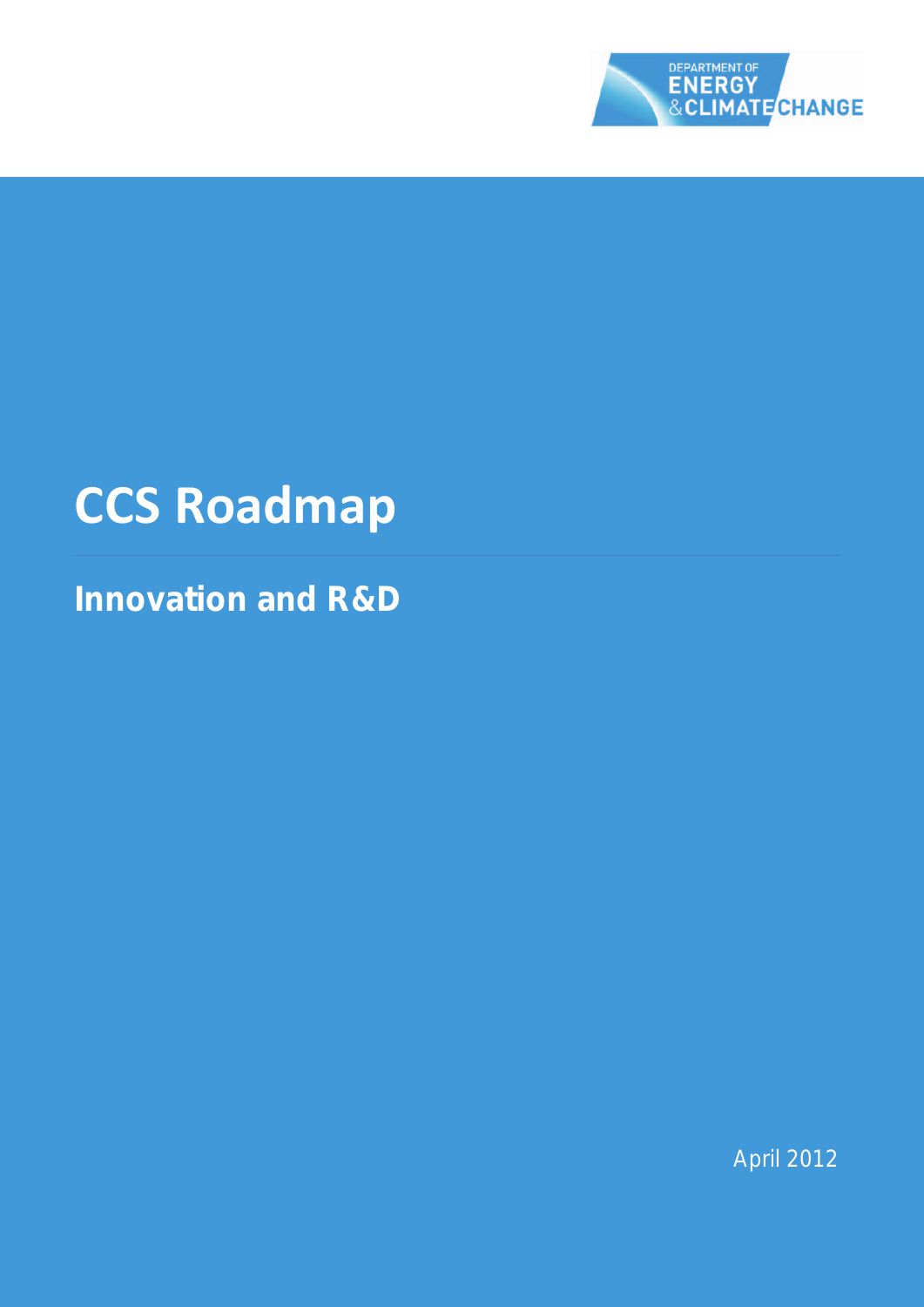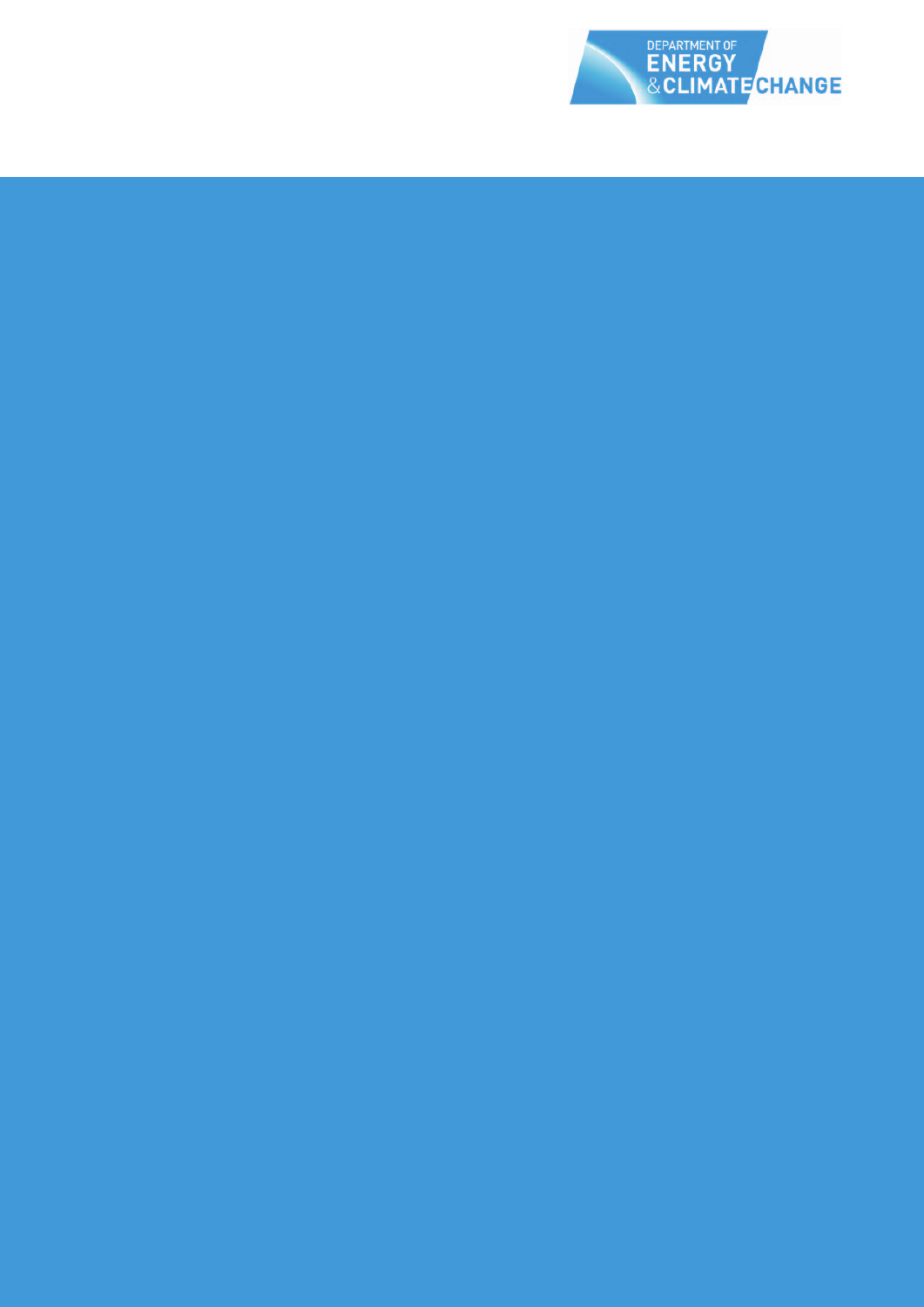# **Innovation and R&D**

#### **We are:**

- **With our partners, delivering a £125m, 4-year, co-ordinated R&D programme**. This includes:
- **Establishing a UK CCS Research Centre**
- **Supporting fundamental research and increased understanding [c£40m]**
	- $\circ$  This includes over £4m recently awarded to university-led projects on gas CCS research
	- $\circ$  A UK CO<sub>2</sub> storage atlas which will be published shortly
- **Supporting component development and innovation [c£30m]**
	- $\circ$  DECC has launched a competition to award over £20m to CCS component development and demonstration
	- o ETI will shortly launch a £5m competition specifically focused on developing Monitoring, Measurement and Verification (MMV) tools
- **Pilot scale testing and projects [c£55m]**
	- o Ferrybridge, post-combustion coal, 5MWe (operational Nov 2011)
	- o Location tbc, Costain capture technology for IGCC, 5-10MW (operational 2014 15)
	- o Location tbc, capture technology for CCGT, 5-10MW (operational 2014 15)

# **The challenge**

- 1.1. The fundamental barrier facing CCS is cost. A key element of this is the intrinsic cost of the technologies and techniques which make-up CCS. Further development and refinement of existing technologies and innovative breakthroughs that deliver new approaches are vital if we are to reduce the costs of CCS.
- 1.2. Technology develops following a well documented path. At the birth of a new technology, costs are typically high. As the technology develops through further R&D and by incorporating learning from use of the technology, costs fall as both process and product innovation eliminate inefficiencies and reduce costs. CCS is no different. Currently costs are high. Continuing investment in innovation and R&D will lead to reductions in cost, and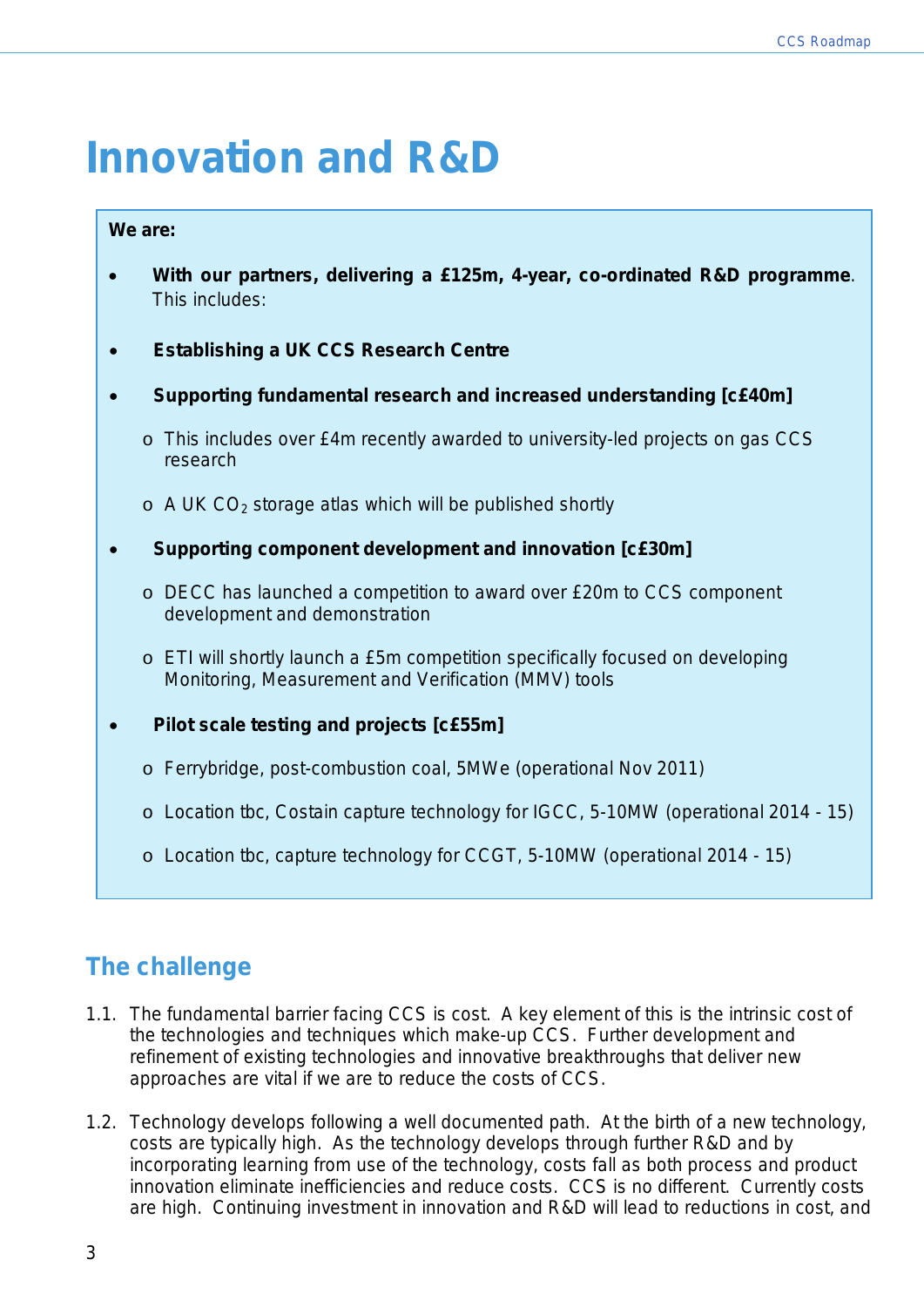we must make sure that investment is focused in those areas that will deliver the greatest cost reductions.

1.3. Our analysis, which will be published later this year, has shown that deployment costs of CCS could be reduced through learning from research by between £10 - 45 billion through to 2050 depending on the level of deployment.

## **Progress to date**

- 2.1. The UK is home to world-class CCS innovation, research and development. The Government and its partners have invested significant amounts in CCS R&D. This investment has been, and will continue to be, carried out through the Government's main R&D partners, including:
	- **Department of Energy and Climate Change** Identifies gaps in existing R&D activities to ensure enhanced support is given to key technologies close to market and negotiates within the EU to ensure that EU funds are directed to areas that are a priority for the UK, including CCS;
	- **Research Councils** Support fundamental research, creating new scientific knowledge and training the next generation of researchers;
	- **Technology Strategy Board** Supports new innovation, moving ideas closer to the commercial market; and
	- **Energy Technologies Institute** A unique partnership between the Government and industry, the ETI identifies and accelerates the development of affordable, clean and secure technologies by commissioning large scale system demonstrations.
- 2.2. This investment is already showing dividends the UK's academic research is the best in Europe, international companies are choosing to collaborate with UK institutions and innovative smaller companies are emerging with technologies which could further reduce the cost and risk of CCS.

# **Actions we are taking: Our 4-year, £125m R&D and innovation programme**

3.1. The priorities for the R&D and innovation programme have been developed in partnership with representatives from the UK CCS community and the Advanced Power Generation Technology Forum (APGTF) over the past 12 months. A wide range of organisations have contributed to developing a matrix of technology needs. The full version of this was published in September 2011 by the APGTF, and can be found at: [http://www.apgtf](http://www.apgtf-uk.com/index.php?option=com_docman&Itemid=137)[uk.com/index.php?option=com\\_docman&Itemid=137.](http://www.apgtf-uk.com/index.php?option=com_docman&Itemid=137) Figure 1 is a summary of this matrix.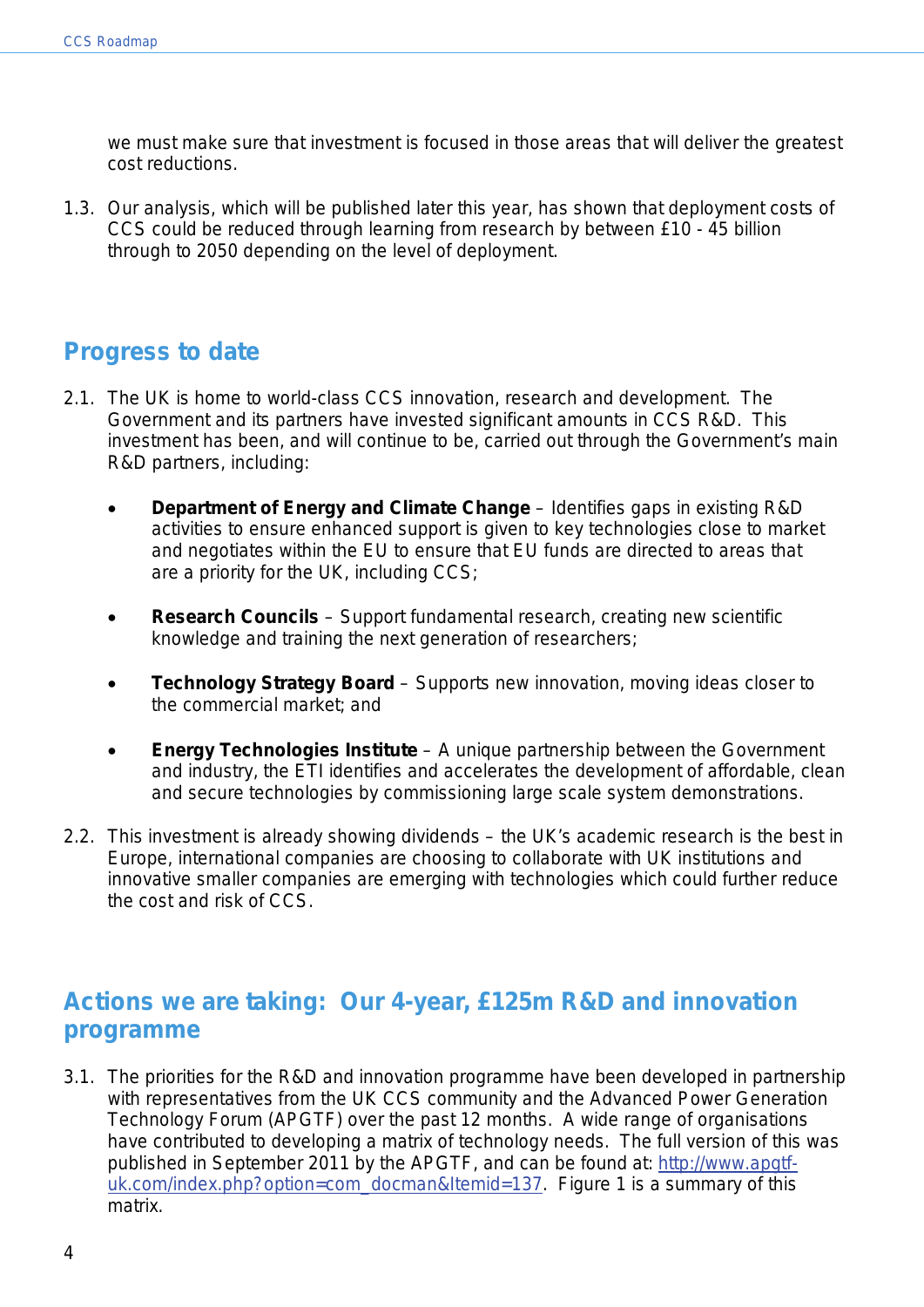| <b>R&amp;D</b><br><b>Theme</b>  | <b>Short term R&amp;D needs</b><br>$(5 - 10 \text{ years})$                                                                                                                                                                                                                                                                                                                  | <b>Medium term R&amp;D needs</b><br>$(7 - 15$ years)                                                                                                                                                                   | <b>Long-term R&amp;D needs</b><br>$(10 - 20 + years)$                                                                                                                              |
|---------------------------------|------------------------------------------------------------------------------------------------------------------------------------------------------------------------------------------------------------------------------------------------------------------------------------------------------------------------------------------------------------------------------|------------------------------------------------------------------------------------------------------------------------------------------------------------------------------------------------------------------------|------------------------------------------------------------------------------------------------------------------------------------------------------------------------------------|
| Whole<br>systems                | • Investigate system<br>operability and power plant<br>interaction between CO <sub>2</sub> grid<br>• Test flexibility to cope with<br>change in demand<br>• Develop $CO2$ accounting                                                                                                                                                                                         | • Further Investigation of<br>complex interaction of CO <sub>2</sub><br>from multiple sources<br>(capture technologies,<br>industrial sources)                                                                         |                                                                                                                                                                                    |
| Capture                         | • Learn from demonstration<br>projects<br>• Develop understanding of<br>environmental impact<br>• Identify requirements for<br>retrofitting<br>• Adapt technology for range<br>of fuel types<br>• Specify $CO2$ standards<br>· Establish common measures<br>and monitoring                                                                                                   | • Provide validation of<br>demonstration capture<br>technologies<br>• Develop and demonstrate $2^{nd}$<br>generation capture agents<br>and processes                                                                   | • Develop commercially<br>available systems with >85%<br>capture rate for all fuel types<br>• Develop capture systems<br>with efficiency >45%<br>including CO <sub>2</sub> capture |
| <b>Industrial</b><br><b>CCS</b> | • Investigate extent to which<br>CCS technologies could<br>apply to industrial<br>applications                                                                                                                                                                                                                                                                               | · Identify sources with<br>sufficient operational lifetime<br>remaining to make retrofitting<br>feasible                                                                                                               |                                                                                                                                                                                    |
| <b>Transport</b>                | • Understand potential hazards<br>and risks to inform decisions<br>on pipeline routes onshore<br>• Develop techniques for leak<br>mitigation and remediation<br>• Develop ship-based transport<br>option                                                                                                                                                                     | • Gather best practice data<br>· Identify novel pipeline<br>materials and sealing and<br>joining technologies<br>• Develop technologies to<br>reduce power and cost of<br>compression                                  | • Develop performance<br>database for CO <sub>2</sub> transport<br>networks to enable grid<br>optimisation                                                                         |
| <b>Storage</b>                  | • Improve understanding of<br>geological seal integrity and<br>subsurface CO <sub>2</sub> behaviour/<br>flow<br>$\bullet$ Estimate UK CO <sub>2</sub> storage<br>capacity<br>• Develop and demonstrate<br>low-cost and sensitive CO <sub>2</sub><br>monitoring technologies<br>• Develop best practice<br>guidelines for well<br>construction, completion and<br>remediation | • Test injection at significant<br>scale at multiple sites<br>• Investigate water production<br>• Develop techniques for rapid,<br>detailed appraisal of<br>formation capacity<br>• Improve monitoring<br>technologies | • Develop techniques for high<br>efficiency use of formation<br>capacity                                                                                                           |

# **Figure 1. Overview of future CCS research needs**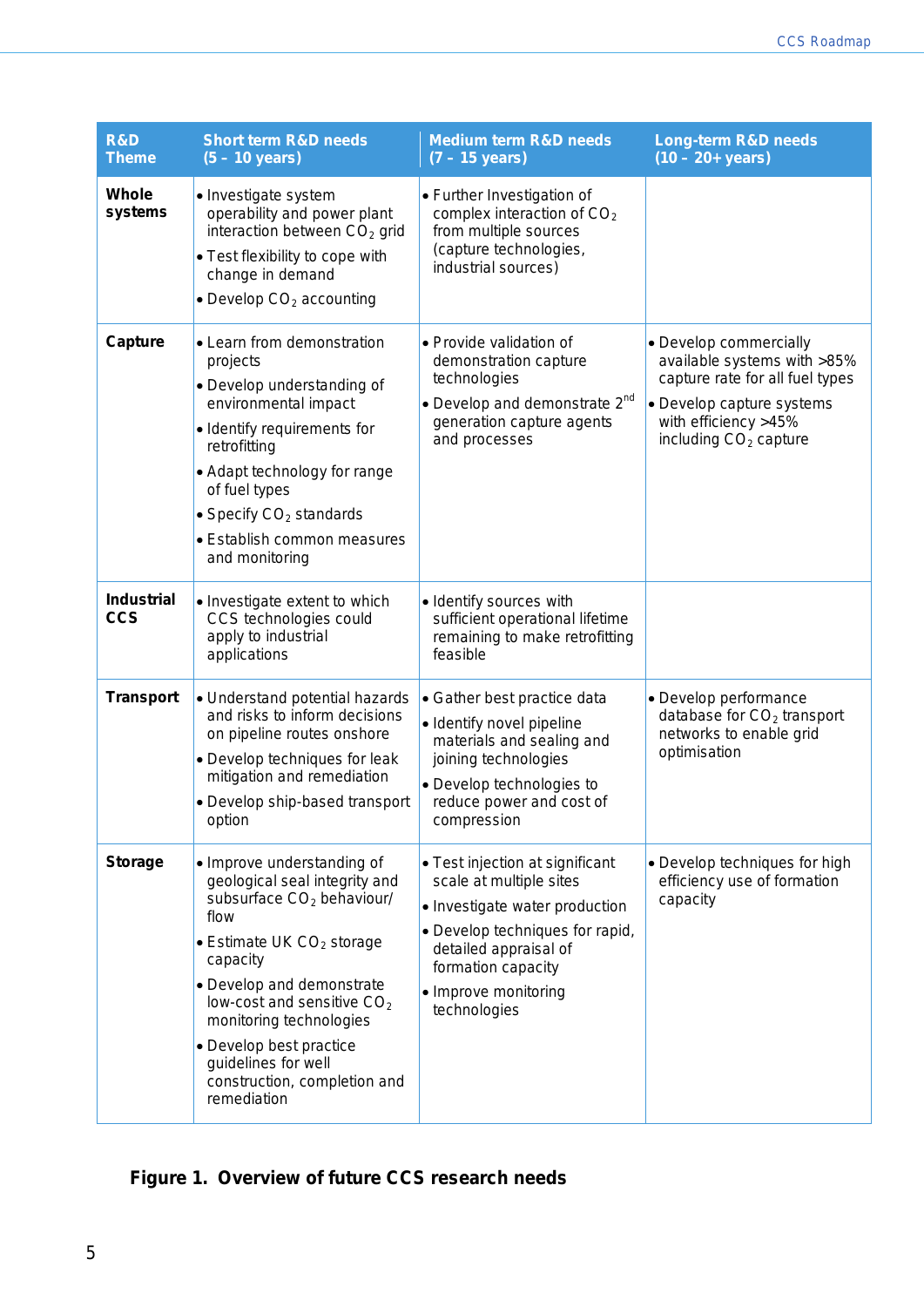### **Case Study: Ferrybridge CC Pilot 100+**

A CO2 post-combustion amine scrubbing pilot plant (100t/d equivalent to 5MWe, 15 MWth) has been designed and installed at SSE's Ferrybridge Power Station to use a slipstream of the flue gases from burning coal and biomass. A test programme will optimise the process and components and develop performance models, including process capability, stability, transient flexibility, amine degradation, and materials performance. University researchers are participating to gain experience and build UK capacity in this field.

The project is a critical bridge between research and commercialisation at a scale chosen strategically between existing pilots (e.g. 160 KWe and 1MWe) accessible to Doosan Babcock and full-size commercial projects. It is currently the largest carbon capture project of any type in the UK.

The primary objectives of the test programme are:

- Prove the technological application of the amine based PCC process under realistic operating conditions;
- Decrease risks connected to near-term scale up and deployment of such a plant by gaining knowledge in key areas;
- Gain information on process operating costs and interaction with the main station;
- Benchmark the Doosan/ HTC Purenergy process against other similar processes;
- Assess the effects of station running schedule/regimes upon PCC performance; and
- Develop and validate process models.
- 3.2. Our 4-year, £125m co-ordinated R&D programme will be wide ranging, covering:
	- Supporting fundamental research and increased understanding [c£40m];
	- Supporting component development and innovation [c£30m]; and
	- Pilot-scale testing and projects [c£55m].
- 3.3. To enhance the UK's world leading academic research on CCS, **we are establishing a new UK CCS Research Centre,** to better coordinate and promote this work, and to enhance the already high level of collaboration with industry.
- 3.4. The UK CCS Research Centre will promote a wide range of activity, in addition to supporting the core research, development and innovation activity. This includes: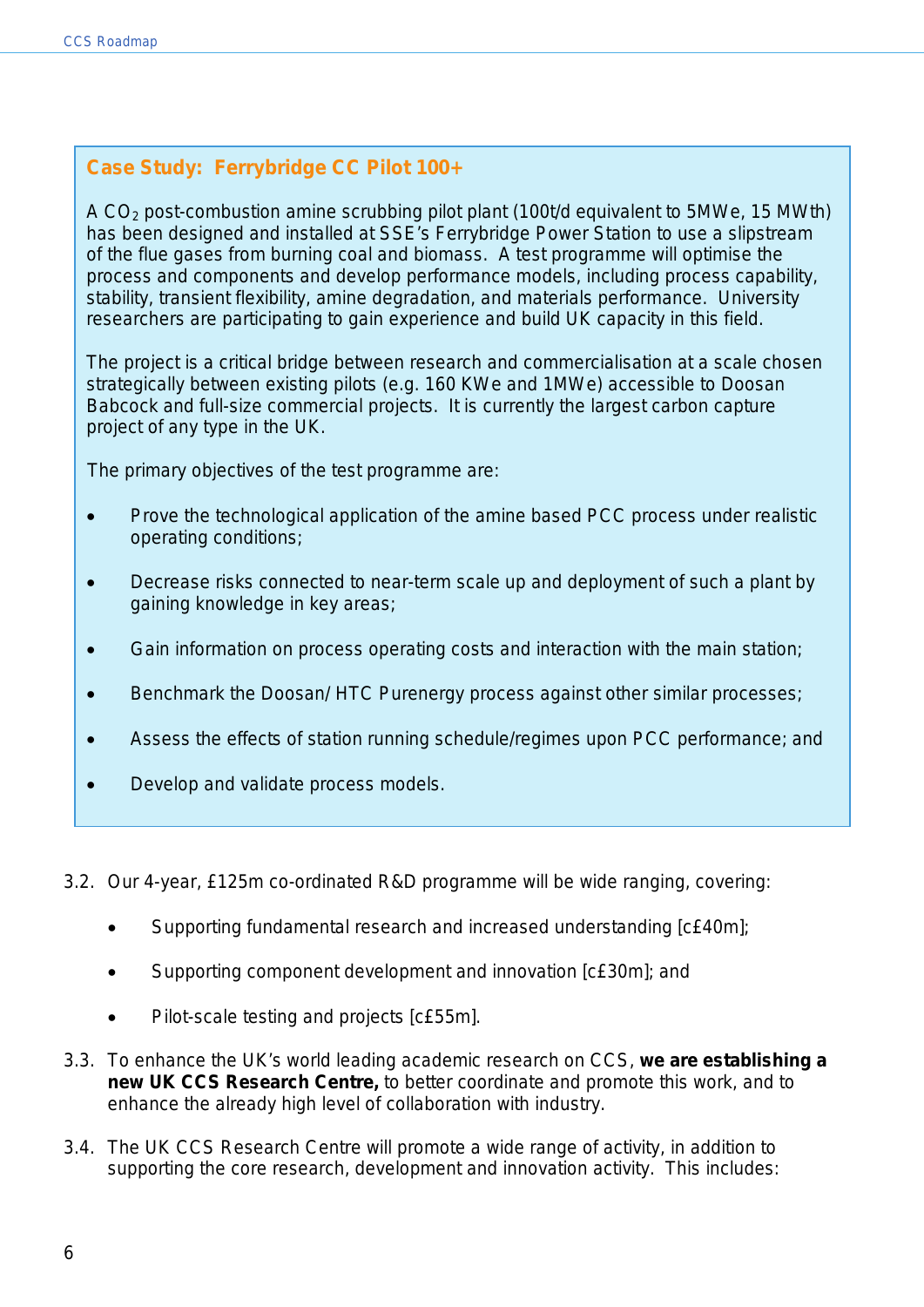- Encouraging the **development of shared R&D facilities** including a **new UK carbon capture testing hub**;
- **Collecting data from our various CCS research projects**; and
- **Development of people** to ensure we have the capability to use the knowledge generated from our R&D programme. The Research Councils doctoral training centres create 20 CCS PhD students each year, and as part of this **we will launch a new DECC CCS Internship Programme** of 2 students a year, to ensure our future CCS R&D leaders understand not only scientific and commercial aspects of CCS but also policy development.

#### **UK CCS Research Centre**

The new £13m Centre will bring together over 100 of the UK's top CCS academics, who currently manage an extensive portfolio of CCS projects. The Centre will aim to:

- Improve co-operation between UK researchers and global CCS industries;
- Focus on diverse skills and multiple innovations to accelerate solutions to CCS problems;
- Coordinate participating UK researchers to work on a programme of key strategic CCS priorities; and
- Gain understanding and accelerate the solution of large and complex CCS problems.

#### **£20 million for innovations in CCS technology**

- 3.5. On 13 March 2012 the Energy secretary launched a competition worth up to £20 million to fund CCS innovation.
- 3.6. The competition is targeted at the development and demonstration of technologies associated with CCS, and on feasibility studies associated with using captured  $CO<sub>2</sub>$ from the Ferrybridge CCPilot100+ and Aberthaw capture pilots. The competition follows a similar call in 2011 from the Technology Strategy Board, and both are part of the Government's broader £125 million CCS R&D Programme covering 2011 - 2015.
- 3.7. The primary objectives of the Innovation Call are to:
	- Successfully demonstrate, up to a scale of c10MWe, CCS components and technologies which could be subsequently incorporated into the supply chain of original equipment manufacturers (OEMs) and developers of commercial-scale CCS projects;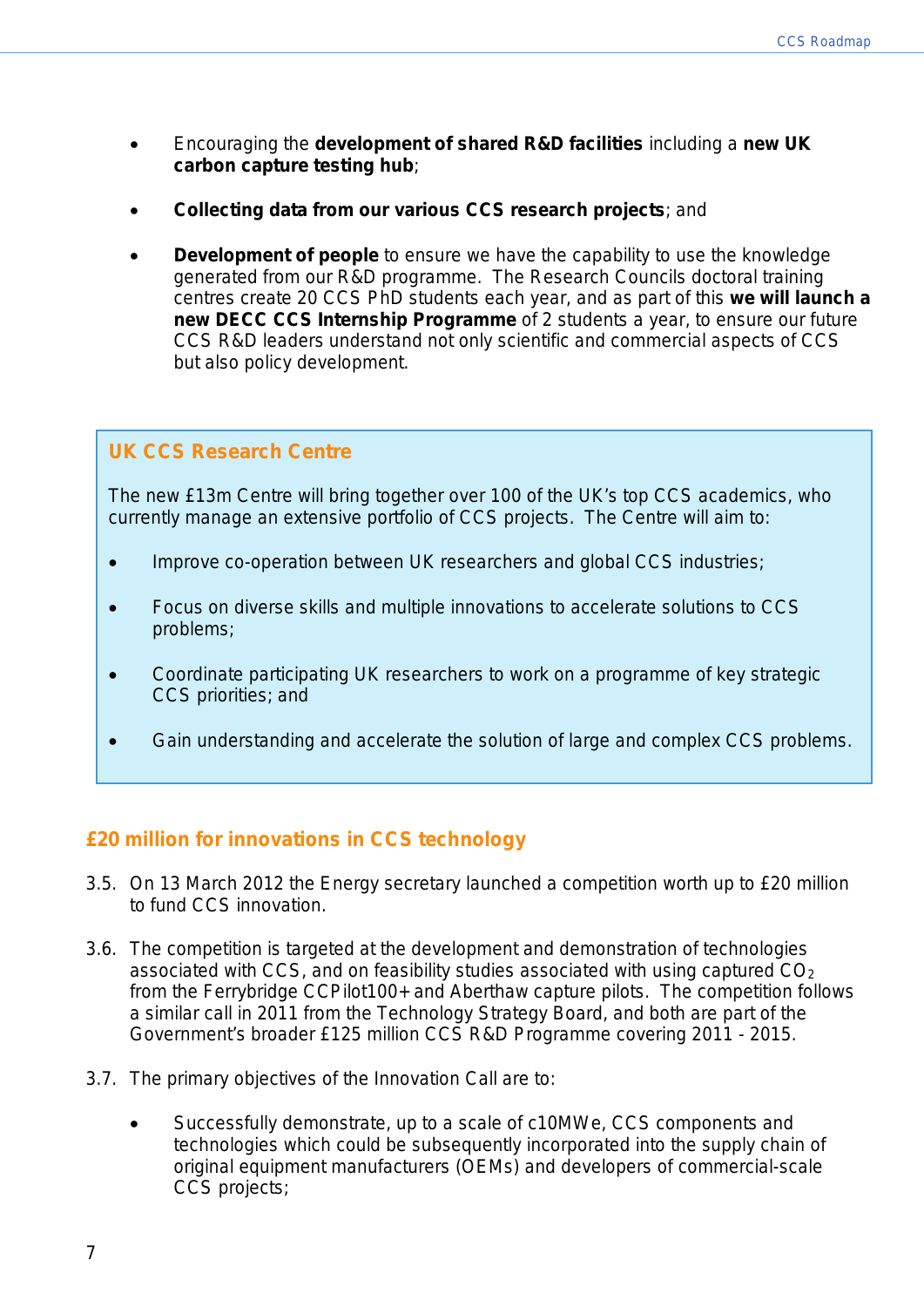- Provide support to tackle the new challenges and innovation required to design and build components that – in terms of scale and/ or complexity – go beyond current understanding and experience;
- Generate learning and practical experience that can improve confidence in innovative CCS components and technologies and so help reduce future costs; and
- Ensure innovation support for CCS complements the existing research, development and deployment (RD&D) programmes being conducted in the UK.
- 3.8. The Innovation Call complements the Government's CCS Commercialisation Programme. Within approximately the next two years OEMs and project developers who are part of the CCS Commercialisation Programme could be placing orders for parts and therefore it is hoped that some of the components and technologies developed under this Innovation competition may become part of that supply chain and of future supply chains for subsequent CCS projects, both within the UK and beyond.
- 3.9. The competition will support innovative technologies associated with CCS for large single-point emitters of  $CO<sub>2</sub>$ , such as fossil-fuelled power plants and energy-intensive industries. The challenge is to reduce the cost of CCS by developing more efficient, lower cost technologies, components and systems; and to develop understanding which reduces uncertainty and risk (and therefore leads to cost reduction) for any aspect of the CCS process.

#### **International collaborations**

- 3.10.Supporting international R&D collaboration is a key part of our approach to delivering CCS globally and in the UK. As with the CCS Commercialisation Programme there are important lessons to learn and knowledge to share which can accelerate the commercial deployment of CCS.
- 3.11.The vast majority of currently planned large-scale CCS projects are in developed countries, but analysis indicates the need for their demonstration and deployment in the rapidly growing and fossil fuel intensive developing countries. R&D can be a pre-requisite to deployment of large-scale CCS projects, for instance mapping potential  $CO<sub>2</sub>$  storage sites and production of other technical reports.
- 3.12.The Government is supporting a number of collaborative R&D programmes and initiatives. At the multilateral level, DECC supports the work of the International Energy Agency on CCS, including the Greenhouse Gas Programme Implementing Agreement which is based in the UK. Bilaterally, we are supporting collaboration between UK and US universities and R&D work in developing countries such as China.